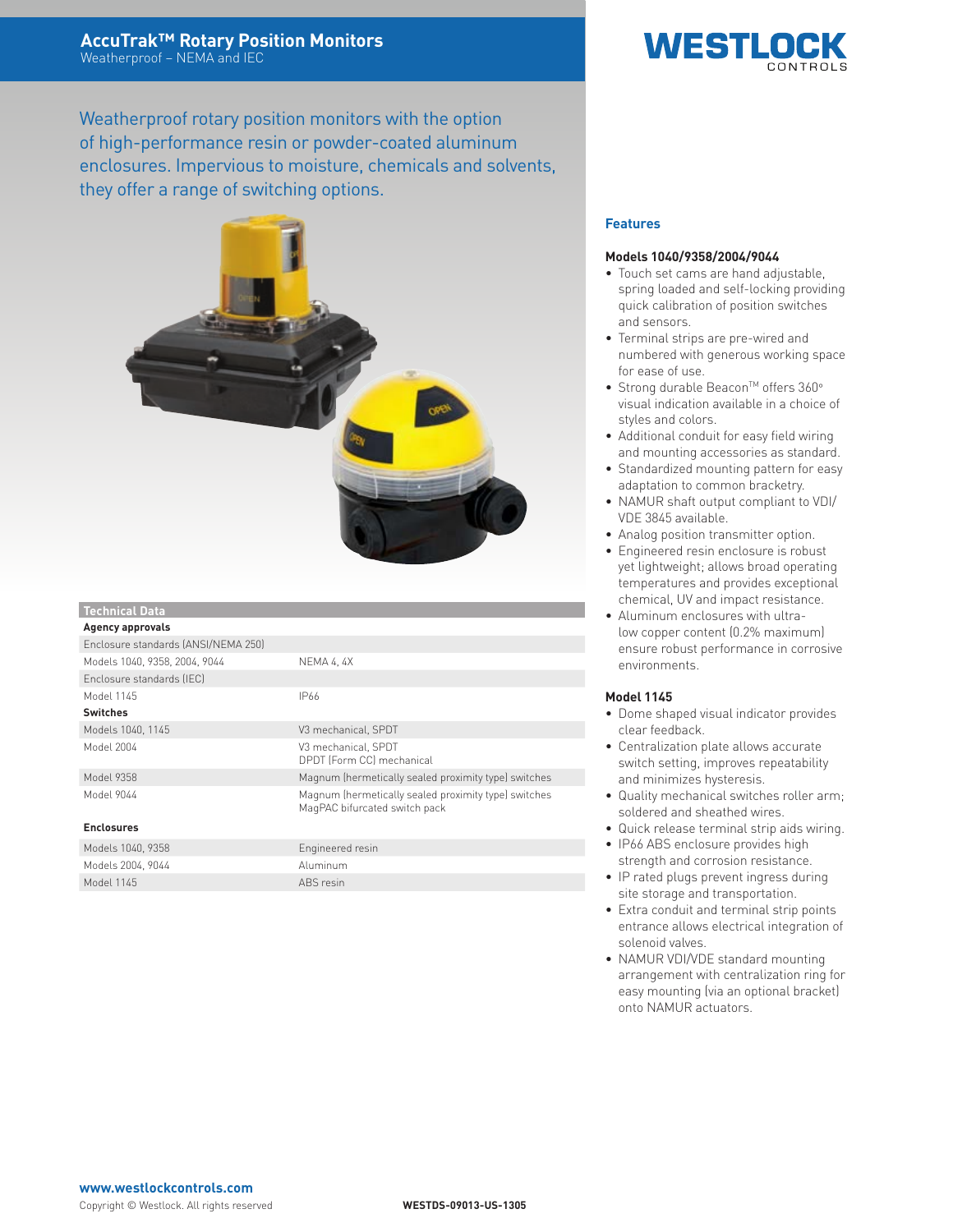# **AccuTrak™ Rotary Position Monitors**

Weatherproof – NEMA and IEC

**Models 1040/9358 dimensions**





TOP VIEW



Dimensions in inches, where available metric dimension (mm) in parentheses.

1.12 [28.44]

 $\overline{\phantom{0}}$ 

BOTTOM VIEW

| <b>Technical specifications</b>  |                                                                     |  |  |  |  |  |  |  |
|----------------------------------|---------------------------------------------------------------------|--|--|--|--|--|--|--|
| <b>Materials of construction</b> |                                                                     |  |  |  |  |  |  |  |
| <b>Enclosure</b>                 | Engineered resin                                                    |  |  |  |  |  |  |  |
| Shaft and hardware               | Stainless steel                                                     |  |  |  |  |  |  |  |
| Internal threaded inserts        | <b>Brass</b>                                                        |  |  |  |  |  |  |  |
| <b>Bushing</b>                   | Oil impregnated bronze                                              |  |  |  |  |  |  |  |
| Beacon visual indicator:         | Co-polyester                                                        |  |  |  |  |  |  |  |
| Drive shaft                      |                                                                     |  |  |  |  |  |  |  |
| Standard                         | Double-D with 1/4" A/F                                              |  |  |  |  |  |  |  |
| Option:                          | NAMUR standard VDI/VDE 3845                                         |  |  |  |  |  |  |  |
| <b>Available switches</b>        |                                                                     |  |  |  |  |  |  |  |
| Model 1040                       | V3 mechanical switches, SPDT                                        |  |  |  |  |  |  |  |
| Model 9358                       | Magnum, SPDT hermetically sealed switches<br>with tungsten contacts |  |  |  |  |  |  |  |
|                                  | Magnum, SPDT hermetically sealed switches<br>with rhodium contacts  |  |  |  |  |  |  |  |

Please consult your sales office for any other requirements

# **Notes**

## **Conduit entries**

Accutrak position monitors are available with a choice of conduit entries. Please see the selection guide for standard entries.

## **Switches and sensors**

For further information see our switches and sensors data sheet.

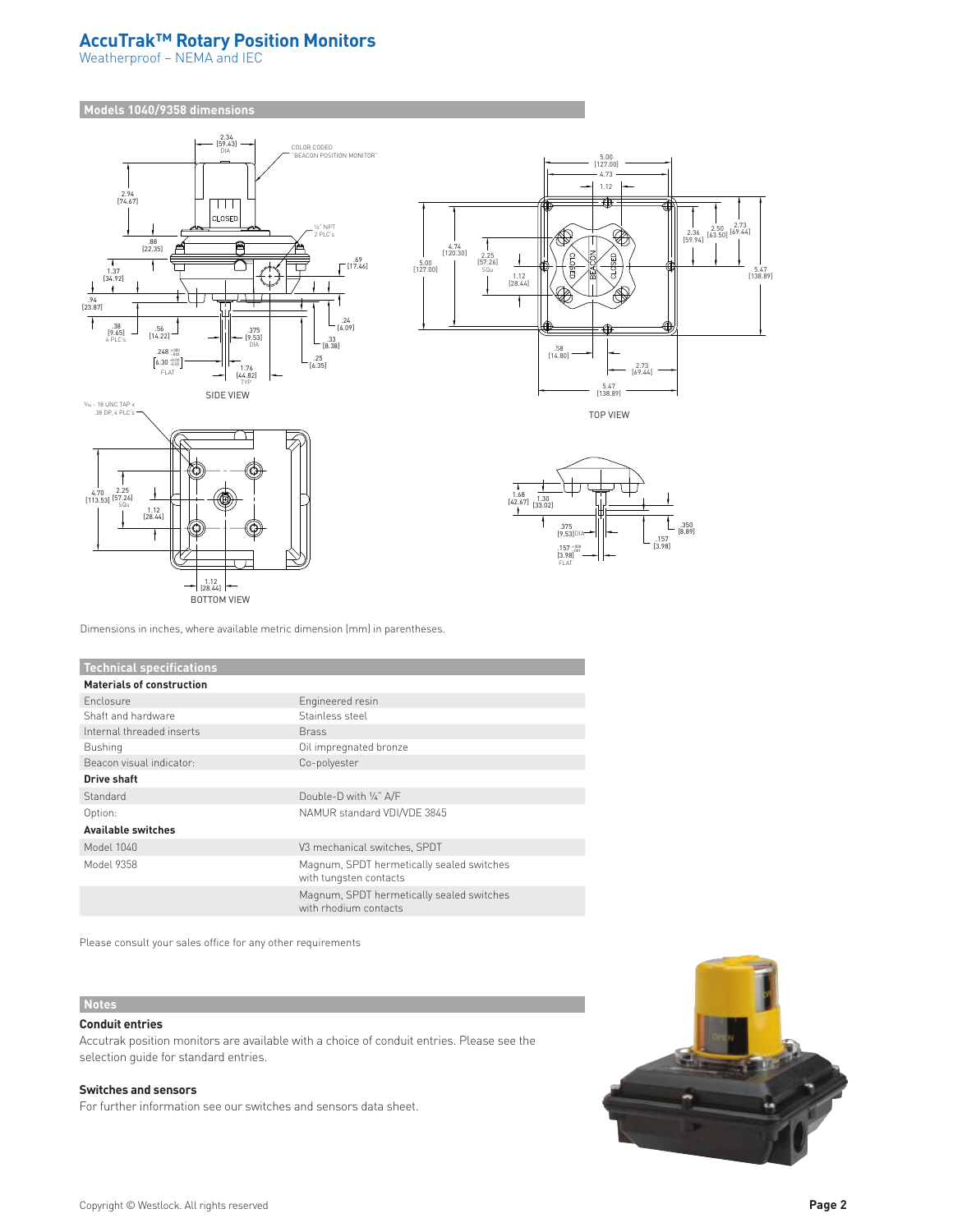# **AccuTrak™ Rotary Position Monitors**

Weatherproof – NEMA and IEC

#### **Models 2004/9044 dimensions**







OPTIONAL NAMUR SHAFT

Dimensions in inches, where available metric dimension (mm) in parentheses.

| <b>Technical specifications</b>  |                                                                     |  |  |  |  |  |  |
|----------------------------------|---------------------------------------------------------------------|--|--|--|--|--|--|
| <b>Materials of construction</b> |                                                                     |  |  |  |  |  |  |
| <b>Enclosure</b>                 | Aluminum with powder coat finish                                    |  |  |  |  |  |  |
| Shaft and hardware               | Stainless steel                                                     |  |  |  |  |  |  |
| <b>Bushings</b>                  | Oil impregnated bronze                                              |  |  |  |  |  |  |
| Beacon visual indicator          | Co-polyester                                                        |  |  |  |  |  |  |
| Drive shaft                      |                                                                     |  |  |  |  |  |  |
| Standard                         | Double-D with 1/4" A/F                                              |  |  |  |  |  |  |
| Option                           | NAMUR standard VDI/VDE 3845                                         |  |  |  |  |  |  |
| <b>Available switches</b>        |                                                                     |  |  |  |  |  |  |
| Model 2004                       | V3 mechanical switches, SPDT<br>DPDT (Form CC) mechanical switches  |  |  |  |  |  |  |
| Model 9044                       | Magnum, SPDT hermetically sealed switches<br>with tungsten contacts |  |  |  |  |  |  |
|                                  | Magnum, SPDT hermetically sealed switches<br>with rhodium contacts  |  |  |  |  |  |  |
|                                  | MagPAC bifurcated switch pack                                       |  |  |  |  |  |  |

Please consult your sales office for any other requirements

# **Notes**

## **Conduit entries**

Accutrak position monitors are available with a choice of conduit entries. Please see the selection guide for standard entries.

#### **Switches and sensors**

For further information see our switches and sensors data sheet.

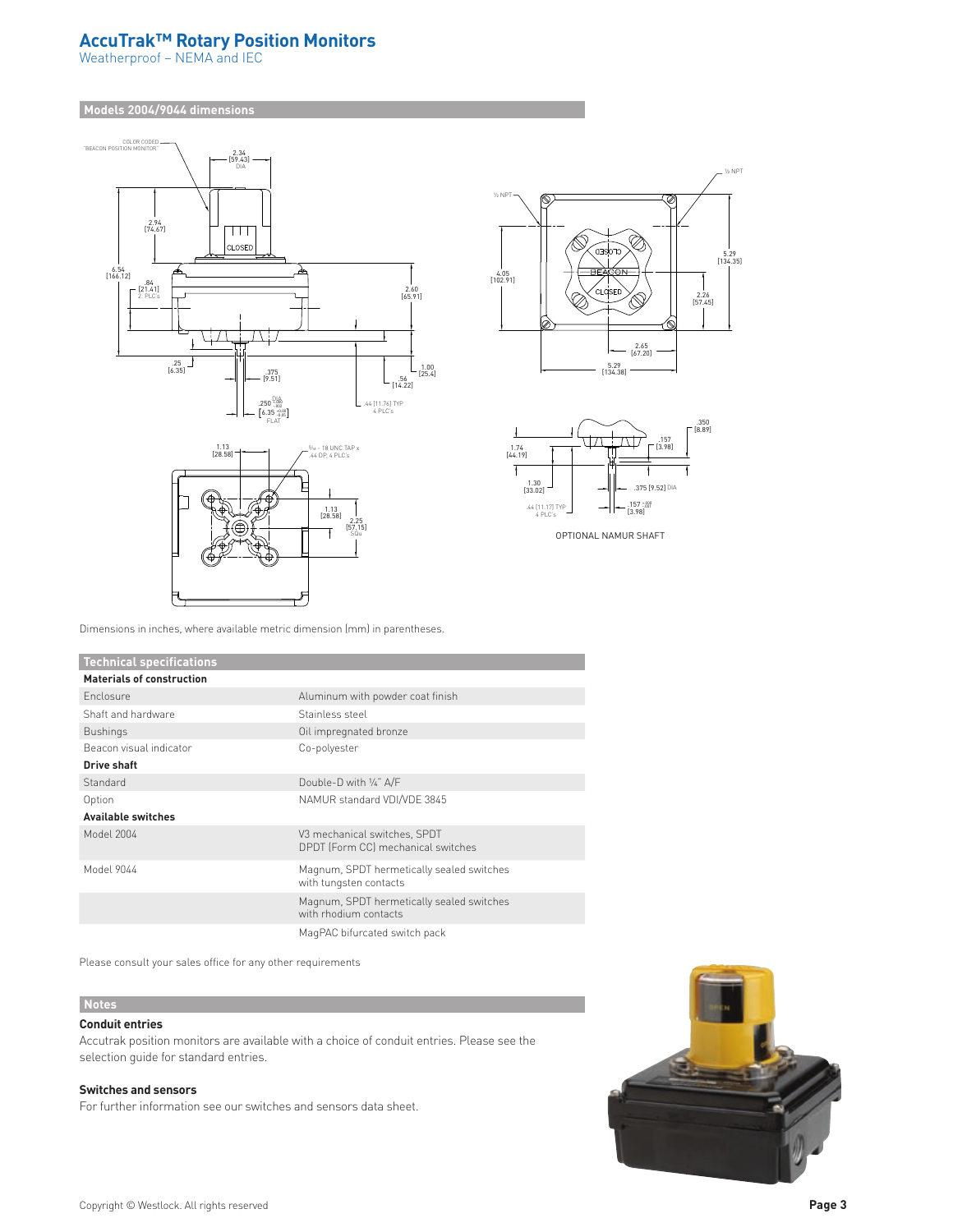# **AccuTrak™ Rotary Position Monitors**

Weatherproof – NEMA and IEC

#### **Model 1145 dimensions**



Dimensions in inches, where available metric dimension (mm) in parentheses.

| <b>Technical specifications</b>  |                                          |  |  |  |  |  |
|----------------------------------|------------------------------------------|--|--|--|--|--|
| <b>Materials of construction</b> |                                          |  |  |  |  |  |
| Enclosure                        | <b>ABS</b> Resin                         |  |  |  |  |  |
| Shaft                            | <b>ABS</b> Resin                         |  |  |  |  |  |
| Beacon indication                | <b>ABS</b> Resin                         |  |  |  |  |  |
| Temperature rating               | -4°F to 176°F [-20°C to 80°C]            |  |  |  |  |  |
| Drive shaft                      |                                          |  |  |  |  |  |
| Standard                         | Double-D with 1/4" A/F                   |  |  |  |  |  |
| Option                           | NAMUR standard VDI/VDE 3845              |  |  |  |  |  |
| <b>Available switches</b>        |                                          |  |  |  |  |  |
|                                  | V <sub>3</sub> mechanical switches, SPDT |  |  |  |  |  |

Please consult your sales office for any other requirements

**Notes**

**Switches and sensors** For further information see our switches and sensors data sheet.

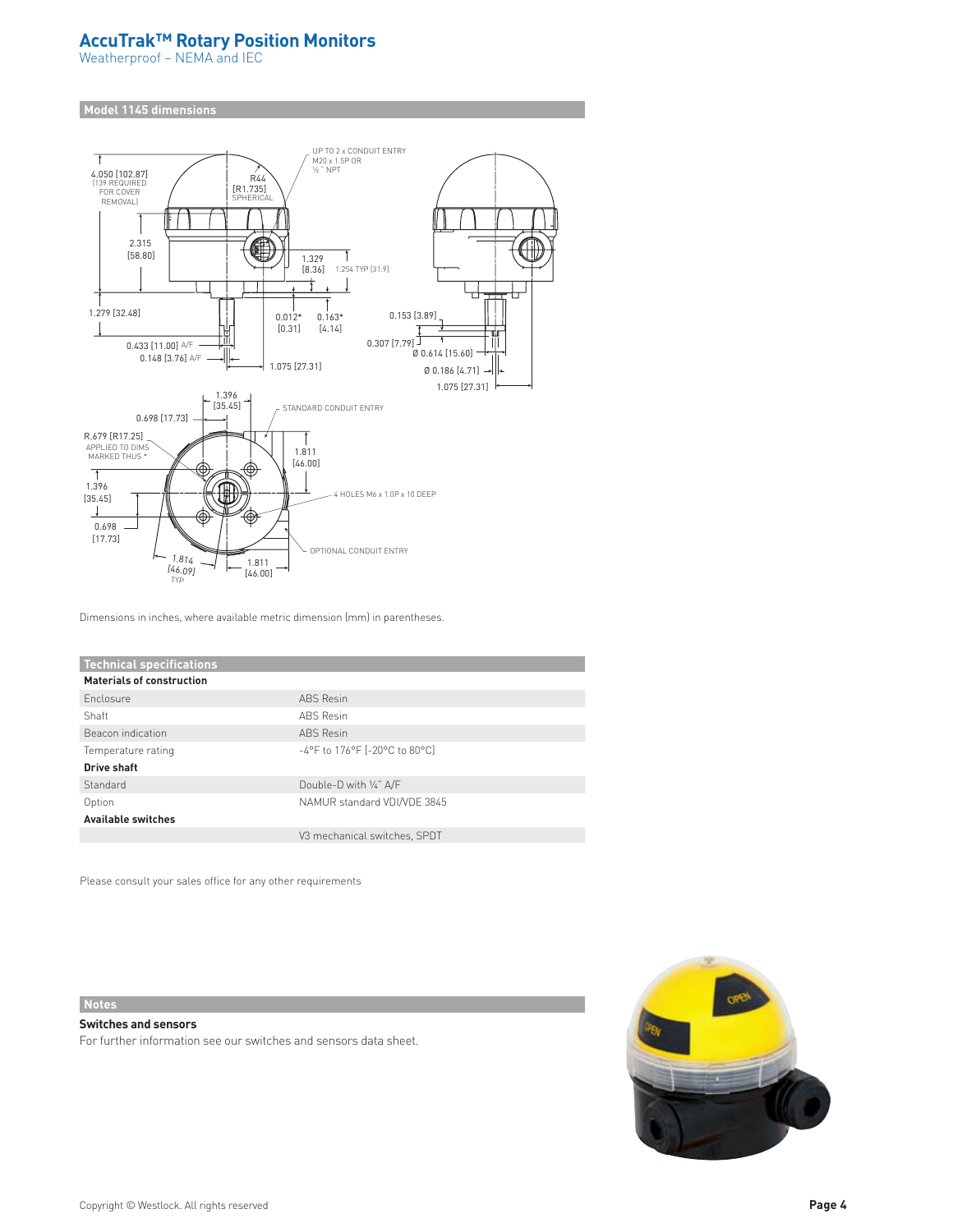# **AccuTrak™ Weatherproof Rotary Position Monitors**

Models 1040/2004 Selection Guide

| <b>Base model</b> |  |        |                                                            |               |                                                                                                                     |                     |                              |                                                                                                                                   |  |  |
|-------------------|--|--------|------------------------------------------------------------|---------------|---------------------------------------------------------------------------------------------------------------------|---------------------|------------------------------|-----------------------------------------------------------------------------------------------------------------------------------|--|--|
|                   |  |        | 1040 Engineered resin enclosure<br>2004 Aluminum enclosure |               |                                                                                                                     |                     |                              |                                                                                                                                   |  |  |
|                   |  |        | <b>Shaft output</b>                                        |               |                                                                                                                     |                     |                              |                                                                                                                                   |  |  |
|                   |  | S<br>N | Standard (double-D with 1/4" Flats)<br><b>NAMUR</b>        |               |                                                                                                                     |                     |                              |                                                                                                                                   |  |  |
|                   |  |        |                                                            | <b>Beacon</b> |                                                                                                                     |                     |                              |                                                                                                                                   |  |  |
|                   |  |        |                                                            |               | AB BM2-B<br>AR BM2-R<br>B1 BM3-1<br>B3 BM3-3<br>B5 BM3-5<br>B7 BM3-7<br>B9 BM3-9<br>FC Flat cover<br><b>Conduit</b> | BY BM2-Y (standard) | FE BM2-Y-FE (French/English) | RG BM2-RG (Red Closed/Green Open)                                                                                                 |  |  |
|                   |  |        |                                                            |               | 2A                                                                                                                  |                     | Two 1/2" NPT [F]             |                                                                                                                                   |  |  |
|                   |  |        |                                                            |               |                                                                                                                     |                     |                              | <b>Position switches</b>                                                                                                          |  |  |
|                   |  |        |                                                            |               |                                                                                                                     |                     |                              | 2M02 Two SPDT mechanical switches - 8 pt. TS<br>2M04 Two DPDT mechanical switches - 16 pt. TS (not available in model 1040)       |  |  |
|                   |  |        |                                                            |               |                                                                                                                     |                     |                              | Analog position transmitter                                                                                                       |  |  |
|                   |  |        |                                                            |               |                                                                                                                     |                     |                              | None<br>$00\,$<br>CS 4-20 mA position transmitter (not available in model 1040)<br>12 pt. TS w/2M02;<br>16 pt. TS w/2M04 and 4M02 |  |  |
| 2004              |  | N      | BY                                                         |               | 2A                                                                                                                  |                     | 2M02                         | $00 =$ Model number 2004NBY2A2M0200                                                                                               |  |  |

#### **Notes**

#### **Specifying your position monitor**

Specifying a position monitor is a complex process as there are many variables which affect each individual application. To ensure that you receive the best possible combination for your monitoring requirement, please contact your local sales office for advice and guidance from one of our experts.

#### **Hazardous area classification**

Please see our data sheet for further information on the global standards affecting the specification and installation of equipment in hazardous areas.